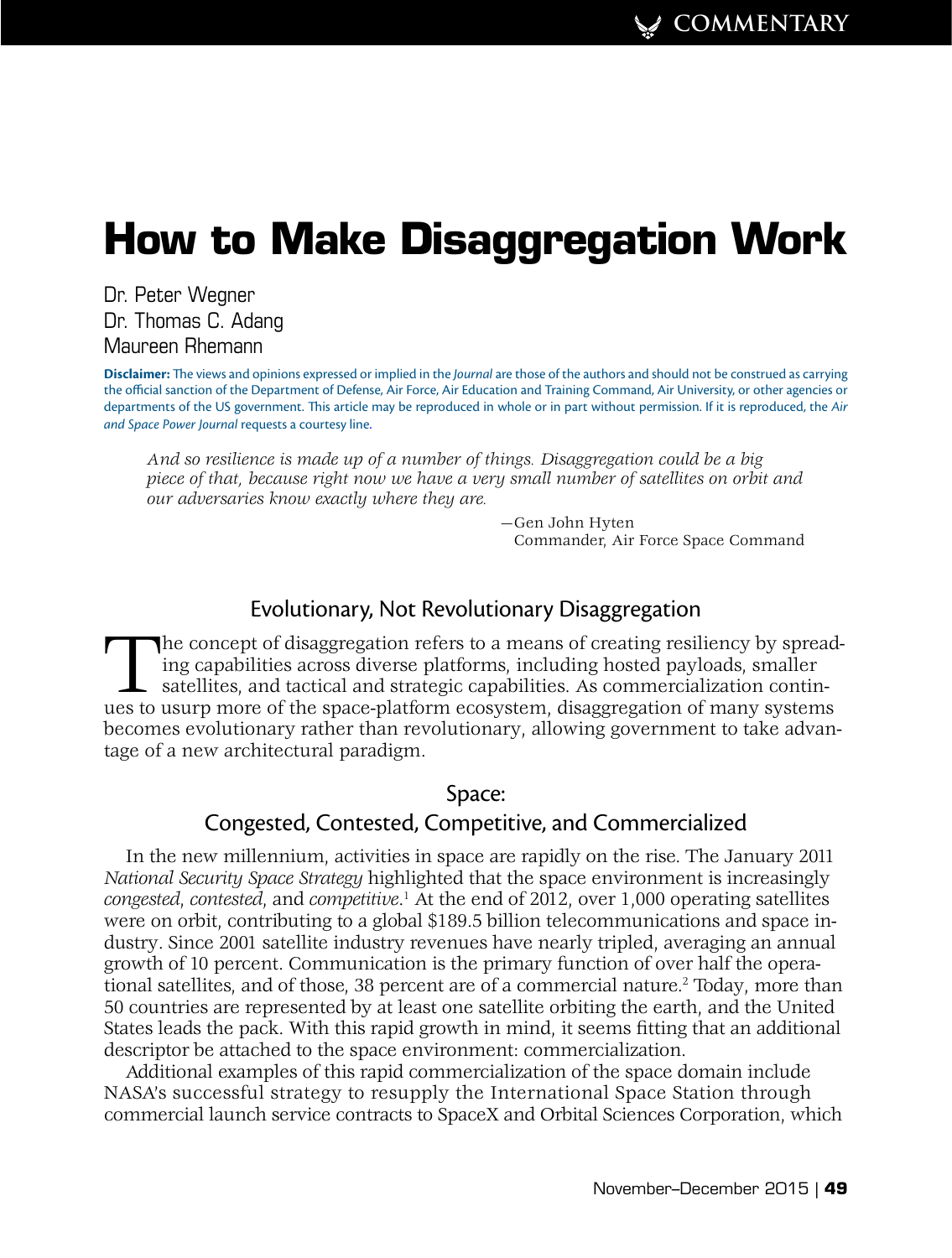have demonstrated the capability to launch, dock with the space station, and deliver critical supplies and cargo. Both companies are past the challenging developmental phase and are now moving on to the lucrative launch-service phase of these contracts. Other examples of the rapid commercialization of the space domain include nascent efforts by venture-capital-funded companies such as SkyBox (Google) and PlanetLabs to dramatically reduce cost and timelines to deploy Earth-imaging satellites. Other companies such as Virgin Galactic and Bigelow Aerospace seek to serve the adventure tourism market with a promise of the ultimate adventure—vacations to outer space!

As this industry has evolved over the past 50 years, protection of these assets has taken second place to the spirit of exploration and pursuit of commercial gain. China's successful antisatellite test in 2007 and a series of subsequent tests have proven that US satellites are at risk. Threats to our satellites, either physical or virtual, could leave the United States vulnerable to more serious security threats and wreak havoc with our economy.

# A Thoughtful Approach to Disaggregation: Three-Layered Space Architecture

This approach to disaggregation proposes a mission-by-mission process within the context of the threat and risk environment. The Three-Layered Space Architecture model is composed of (1) commercial commodities; (2) resilient tactical components; and (3) strategic space (see the figure below).



**Figure. Three-layered space architecture model**. A disaggregated architecture (1) invigorates the space industrial sector, (2) increases the resiliency of the national security space architecture, and (3) enhances the persistence of intelligence, surveillance, and reconnaissance capabilities by means of larger numbers of satellites.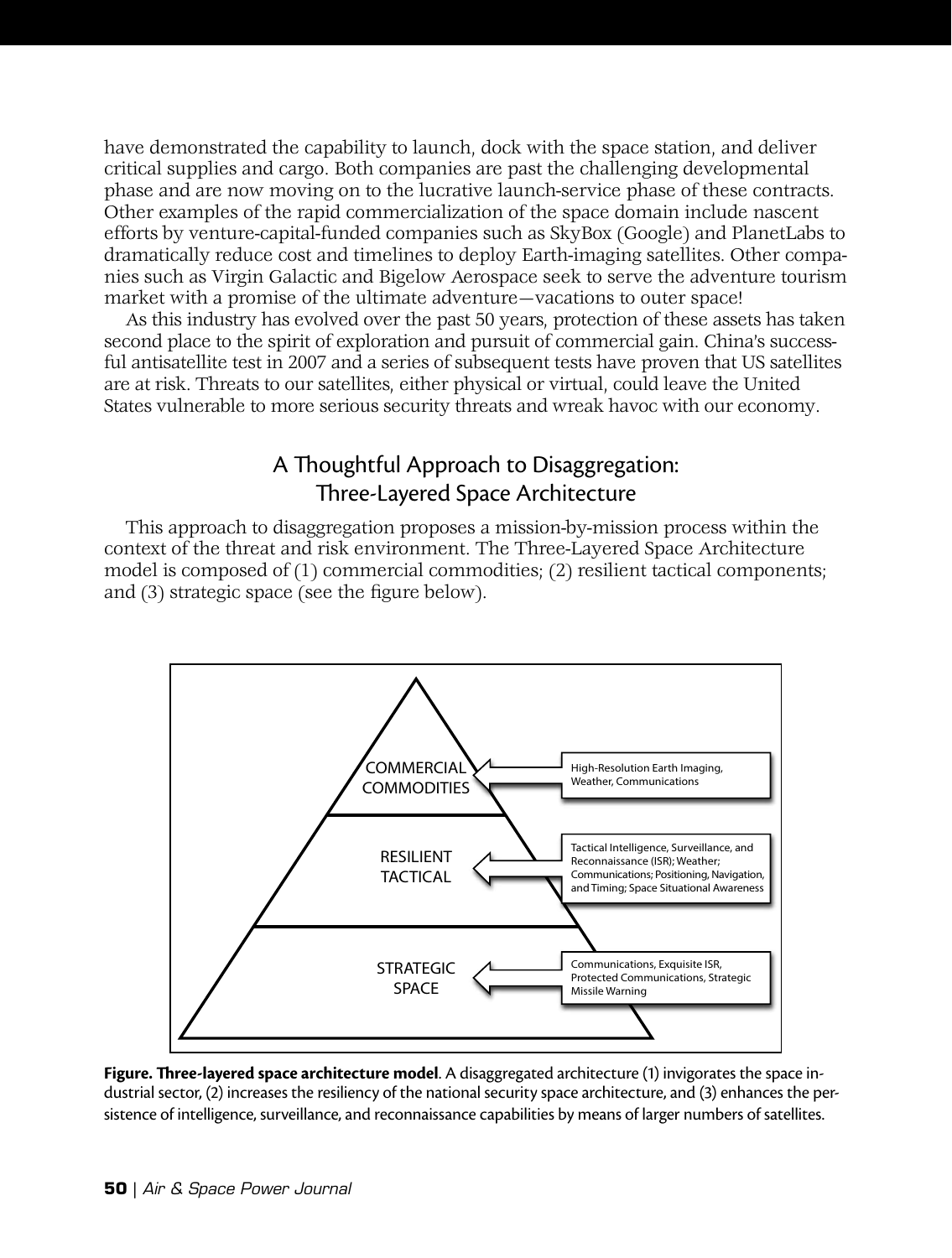### *Commercial Commodities Layer*

The most dynamic of the three elements—the commercial commodities layer (CCL)—is the most rapidly changing and least expensive since costs continue to decline due to the infusion of new business models and technology. The Department of Defense (DOD) can simply buy capabilities by the picture, bit, or minute. Potentially, it is also the most vulnerable layer because these commercial systems typically will present soft targets to cyber or physical attacks, but through disaggregation and diversity, they may buy back resilience. One anticipates that this layer will grow to provide as much as 80 percent of the total Earth imaging, weather sensing, and communications capabilities used by the DOD—and will feature increased resilience and persistence.

#### *Resilient Tactical Layer*

The resilient tactical layer (RTL) will consist of a critical number of tactical intelligence, surveillance, and reconnaissance (ISR) satellites, weather satellites, and communications satellites required to sustain military operations in times of global crisis when commercial space systems may be denied, degraded, or destroyed. This layer will also include capabilities not conducive to development and operation by commercial companies when a profit motive may prove negligible (e.g., signals intelligence systems, space situational awareness systems, etc.). These systems will be smaller and lower in cost than today's national security satellite systems; thus, they can also be used to rapidly reconstitute capabilities that may be lost in the other two layers. An RTL is also beneficial because it is much easier and less costly to use these systems to reconstitute lost space capabilities of a critical nature. These smaller satellites can be launched on less sizable rockets that are cheaper, easier to use, and faster to manufacture and deploy.

#### *Strategic Space Layer*

Included in the strategic space layer (SSL) are some of the nation's most advanced and sophisticated space capabilities, such as exquisite ISR, strategic nuclear communications command and control, and strategic missile warning. These technologies are not available in the commercial sector, and in many cases they are highly classified to protect against their dissemination. These systems can be simplified by removing payloads and missions not necessary for their primary functions. Such capabilities will be absorbed by either the CCL or RTL. For example, today the space-based infrared satellites (SBIRS) host payloads for four different functions: strategic missile warning, missile defense, battlespace awareness, and tactical intelligence. The battlespace awareness and tactical intelligence missions could be offloaded to other less complex satellites in the RTL, reducing the complexity, cost, and development time of the SBIRS satellites.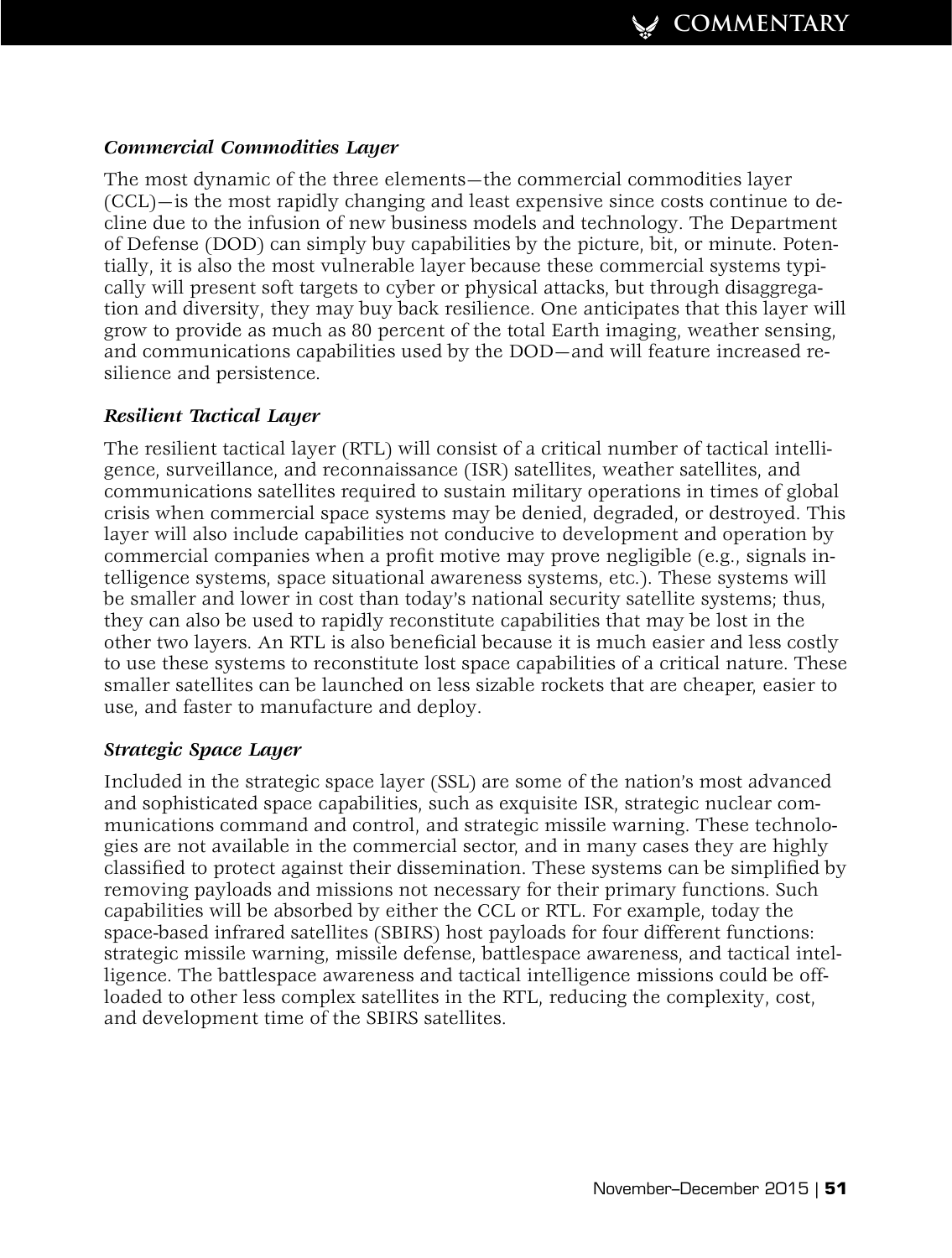# Department of Defense Space-Based Weather Example: Less Costly, More Diverse and Rapid, More Persistent and Resilient

The centerpiece of DOD space-based weather architecture has been the Defense Meteorological Satellite Program (DMSP), which is coming to an end. In the CCL, a budding industry can offer such a service (e.g., PlanetIQ and GeoMetWatch) for requirements such as cloud imaging and profiles of atmospheric parameters (both tropospheric and ionospheric) via Global Positioning System (GPS) radio occultation. The DOD is likely to explore such commercial options with much more rigor. As these companies develop a strong business case in which the DOD is but one customer, the price point for the service will be attractive, and it will prove a valuable addition to capabilities acquired by systems in the RTL and SSL. In the RTL, the Jet Propulsion Laboratory is developing a Compact Ocean Wind Vector Radiometer payload for potential use by the operationally responsive space modular space vehicle for inexpensive demonstration to meet a need from the Joint Requirements Oversight Council. The Small Cloud Imager is a smaller, less complex satellite made by industry with a mass of less than 50 kilograms and a total mission cost of less than \$80 million. Currently, the DMSP is the only DOD weather mission in the SSL, but services could be augmented by adding the National Oceanic and Atmospheric Administration's polar-orbiting operational environmental satellites; the Joint Polar Satellite System; and the European Organisation for the Exploitation of Meteorological Satellites—and by extending key requirements through public-public partnerships.

## Trend:

# A Commercial Market Capable of Providing Most Future Requirements

The commercial small space market, which has reached a growth inflection point, could supply 80 percent of future requirements in a disaggregated architecture. Small satellites—microsats in particular—are in the midst of a fourfold growth spurt with longer-term growth implications. Launch-market technical and business innovations are close to achieving dramatic reductions in launch costs—the primary barrier to entry for space enterprise—and may be realized in the marketplace before 2020. Together, these emerging conditions are setting the stage for technological and economic revolution in the space business. According to recent analysis, the following key emerging trends will continue to redefine the satellite market, remaking it into a "network agnostic" and "device agnostic" crossroad for data distribution:3

- The market is rapidly segmenting between large-complex systems and small, lower-cost, lower-risk, and adequately functional systems.
- The global satellite market is showing emerging fractures as nontraditional content providers chip away at global markets.4
- Lower-cost satellites made with off-the-shelf components are driving capabilities up and costs down. Reducing satellite mass and employing commercially viable components and manufacturing processes create appropriate governmental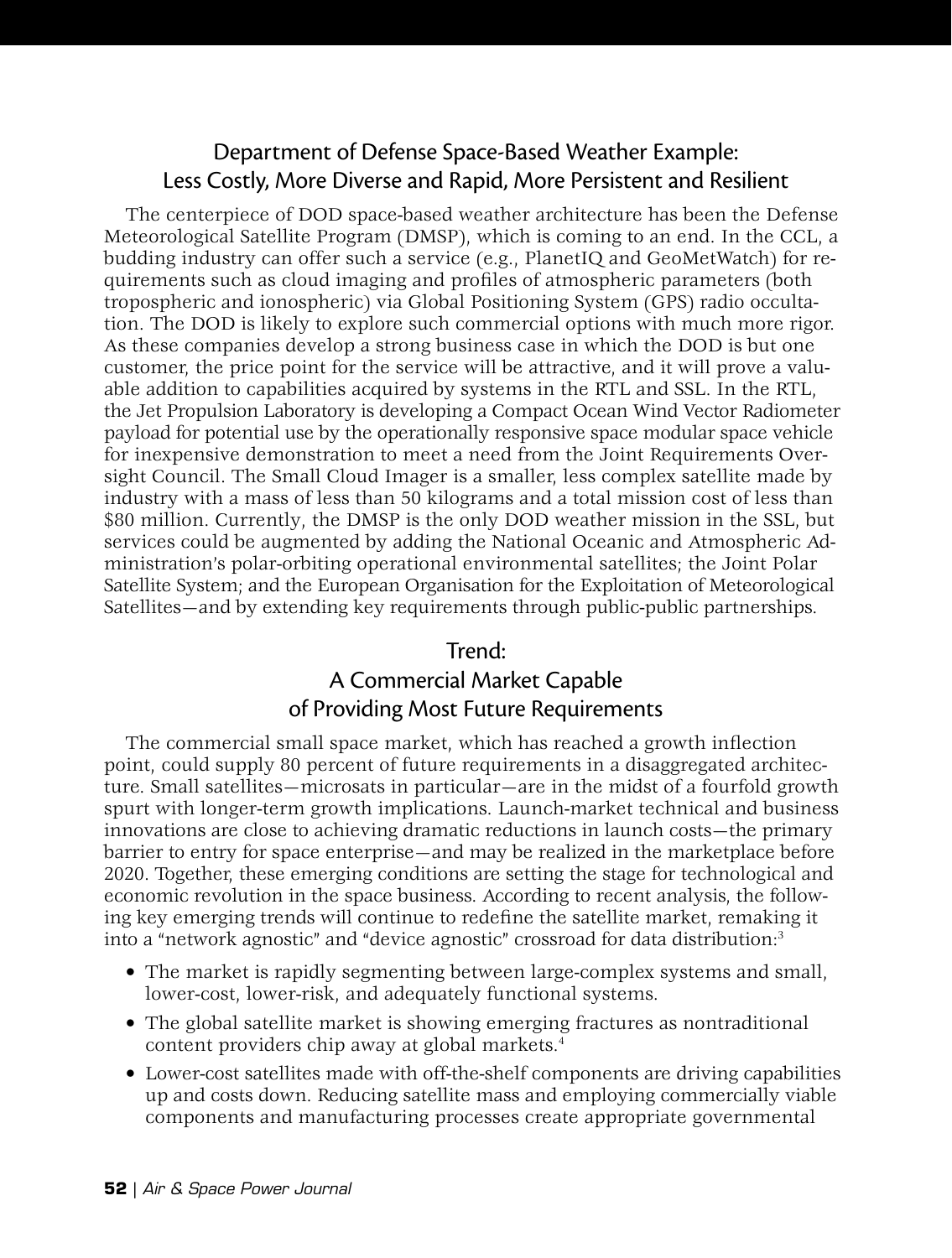capabilities for 80 to 90 percent less than costs commonly attributed to current satellite fleets.

- Launch costs are declining in response to technical and business innovation.
- Demand for commercial satellites able to provide imaging, measurement, and signature observation capabilities is increasing as the use of commercial satellite imagery and data continues to supplement or replace less efficient means of discovery, measurement, and verification.
- Cloud computing and mobile wireless applications continue to create new innovations, spawning new means for utilization, new market demand, new deployed capabilities, new users, and new data sets.
- New investment in the small satellite market is on target to approach the billiondollar mark by 2016. Investors are attracted to the growing industrial and consumerlevel demands for data and related services, such as small imaging and sensing satellite market models.
- Small satellite technology models are merging with mobile wireless M2M (machine to machine) architectures and should be able to provide additional persistent and ad hoc capacity for supporting text messaging, payment processing, mobile shipment tracking, crop and disaster imaging, parking telemetry, remote asset analysis, remote diagnostics, and health-care applications such as remote patient monitoring, among many others.
- Low-cost imaging plus low-cost cloud computing and mobile wireless distribution will allow users new real-time data streams that they can use to further understand, promote, and manage critical functions such as energy infrastructure management, shopping patterns, crop yield projections, shipping management, and insurance underwriting.

Low-cost imaging satellites are on track to take "precision agriculture" to the next level by advancing remote management and diagnostics, further improving efficiency, crop yield, and return on investment. This capability will build upon the 30 percent productivity improvement to crop yields delivered by the GPS over the past decades.

# Continued Investment for the Disaggregated Space Architecture Vision 2025

Pushing the cost and technological envelope is not without risk. However, such peril can be vetted and metered by maintaining an entry point for technology refreshment, operational prototyping, and replenishment of urgent-need capabilities. Congress has already authorized these functions through the Operationally Responsive Space Office.<sup>5</sup> Continued advances can be made through investments phased over a three-to-four-year time frame with a cost of approximately \$50–60 million per year.

Commercial companies are beginning to disrupt space, just as technological innovations have disrupted media and communications. Today one can invest in the common enabling technologies and processes necessary to realize, for national security,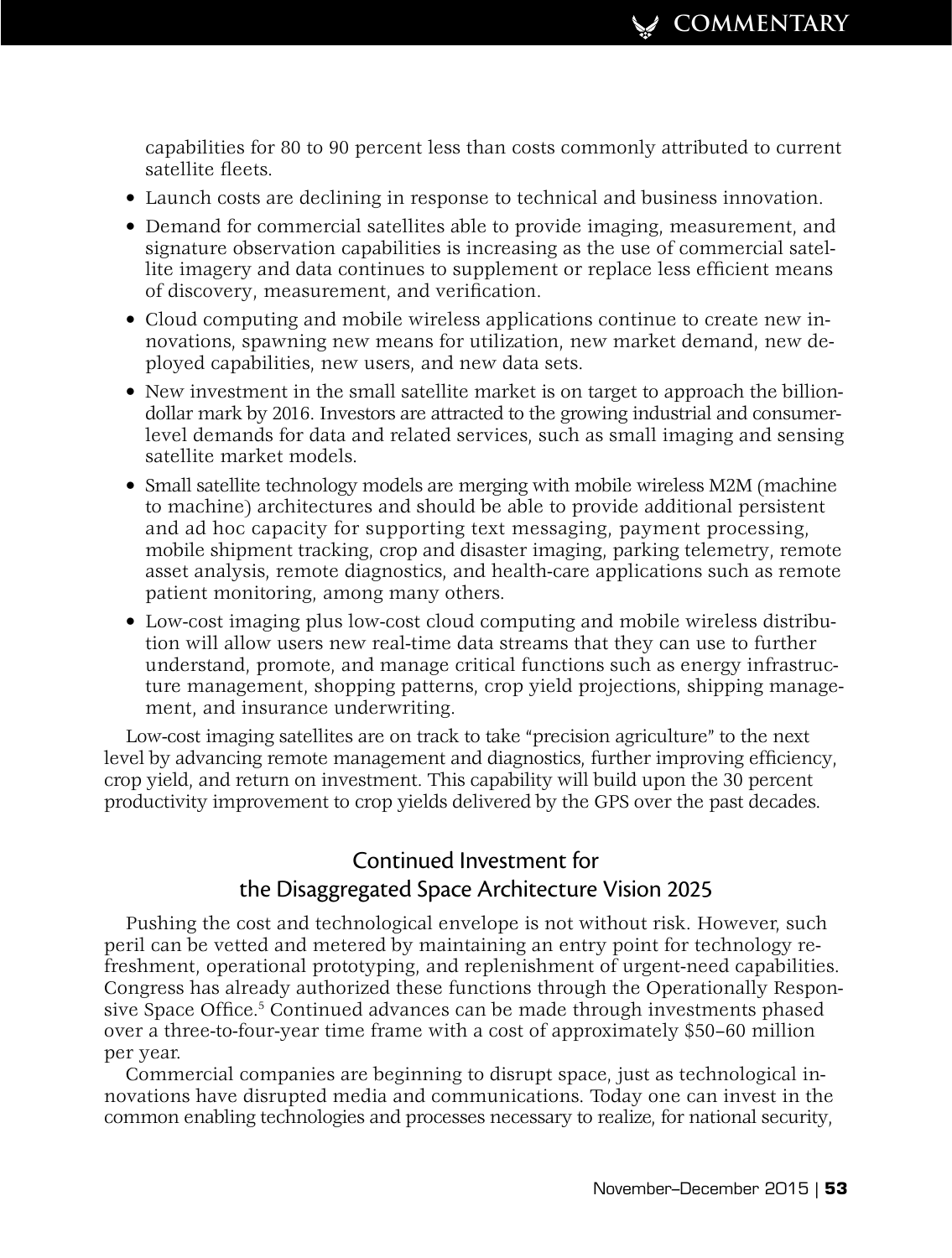<span id="page-5-0"></span>the two new layers proposed in this three-layered space architecture: the RTL and CCL. We recommend that these investments be coordinated by a single DOD program to leverage investments across the DOD, intelligence community, and the civil and commercial space sectors. Finally, we propose that an independent board of advisers be assembled to review these investment plans, execution strategies, and organizing constructs.

# Three-Layered Architecture: Resiliency, Affordability, and Technology Refreshment

Creating an architecture that is resilient, affordable, and expandable need not be an "all or nothing" approach to disaggregation but a "mission by mission" approach. As technological prowess grows and technology life cycles shorten, opportunities for more capable and lower-cost architectures become possible through infusing smaller satellites. As the cost of smaller satellites continues to decrease and as they become able to pack advanced technologies into more compact payloads, they offer augmentation and replacement for existing architectures and complementary coexistence.  $\bullet$ 

#### Notes

1. Department of Defense and Office of the Director of National Intelligence, *National Security Space Strategy: Unclassified Summary* (Washington, DC: Department of Defense and Office of the Director of National Intelligence, January 2011), 1, http://www.defense.gov/Portals/1/features/2011/0111\_nsss

/docs/NationalSecuritySpaceStrategyUnclassifiedSummary\_Jan2011.pdf.

2. Satellite Industry Association, "State of the Industry Report" (Washington, DC: Satellite Industry Association, 2014).

3. Chris Quilty, Raymond James Financial, "Satellite Industry & Wall Street" (presentation at World Space Risk Forum, Dubai, 2014), Trends Digest Database, http://worldspaceriskforum.com/2014/wp-content/uploads/2014/05/2A \_WHERE-THE-CAPITAL-COMES-FROM\_QUILTY.pdf; and [Maureen Rhemann], "Trend Watch: Five Reasons Why Smallsats Are about to Disrupt Telecom, Space, and Anything Else They Touch," *Trends Digest*, [January 2015], http://trendsdigest .com/.

4. See Scott Hubbard, "Roundtable Discussion: Growing the Future of Commercial Space," *New Space Journal* 1, no. 1 (March 2013): 3–9, http://online.liebertpub.com/doi/pdfplus/10.1089/space.2013.1501.

5. See John Warner National Defense Authorization Act for Fiscal Year 2007, Public Law 109-364, 109th Cong., 17 October 2006, sec. 913, Operationally Responsive Space, http://www.gpo.gov/fdsys/pkg/PLAW-109publ364/pdf/PLAW-109publ364.pdf.



#### **Dr. Peter Wegner**

Dr. Wegner (BS, University of Arizona; MS, Stanford University; PhD, University of Wyoming) is the chief technology officer of Spaceflight Industries. He has more than 20 years of experience in the research, development, design, and operations of advanced spacecraft, rockets, and ground control systems. Prior to joining Spaceflight Industries, he held a director-level position with USU / Space Dynamics Lab where he led investments in new technologies and systems to solve some of the nation's most critical emerging space problems. Dr. Wegner was also a founding member and ultimately the director of the Department of Defense's (DOD) Operationally Responsive Space Office at Kirtland AFB, New Mexico, where he directed a budget in excess of \$120 million per year and a staff of over 60 persons chartered with the responsibility for implementing a national strategy to develop new and innovative techniques to design, build, test, and operate space systems to support DOD missions. This strategy included developing the ability to rapidly reconstitute and augment critical space capabilities in a time of crisis. Dr. Wegner has also held positions as the technical adviser to Air Force Space Command's Directorate of Requirements and as a research engineer with the Air Force Research Laboratory's Space Vehicles Directorate where he developed many key innovations such as the Evolved Expendable Launch Vehicle's Secondary Payload Adapter ("ESPA Ring"), which has helped open the door for many small satellite programs to find a ride into space. Dr. Wegner has been a lead inventor and coinventor on five US patents.